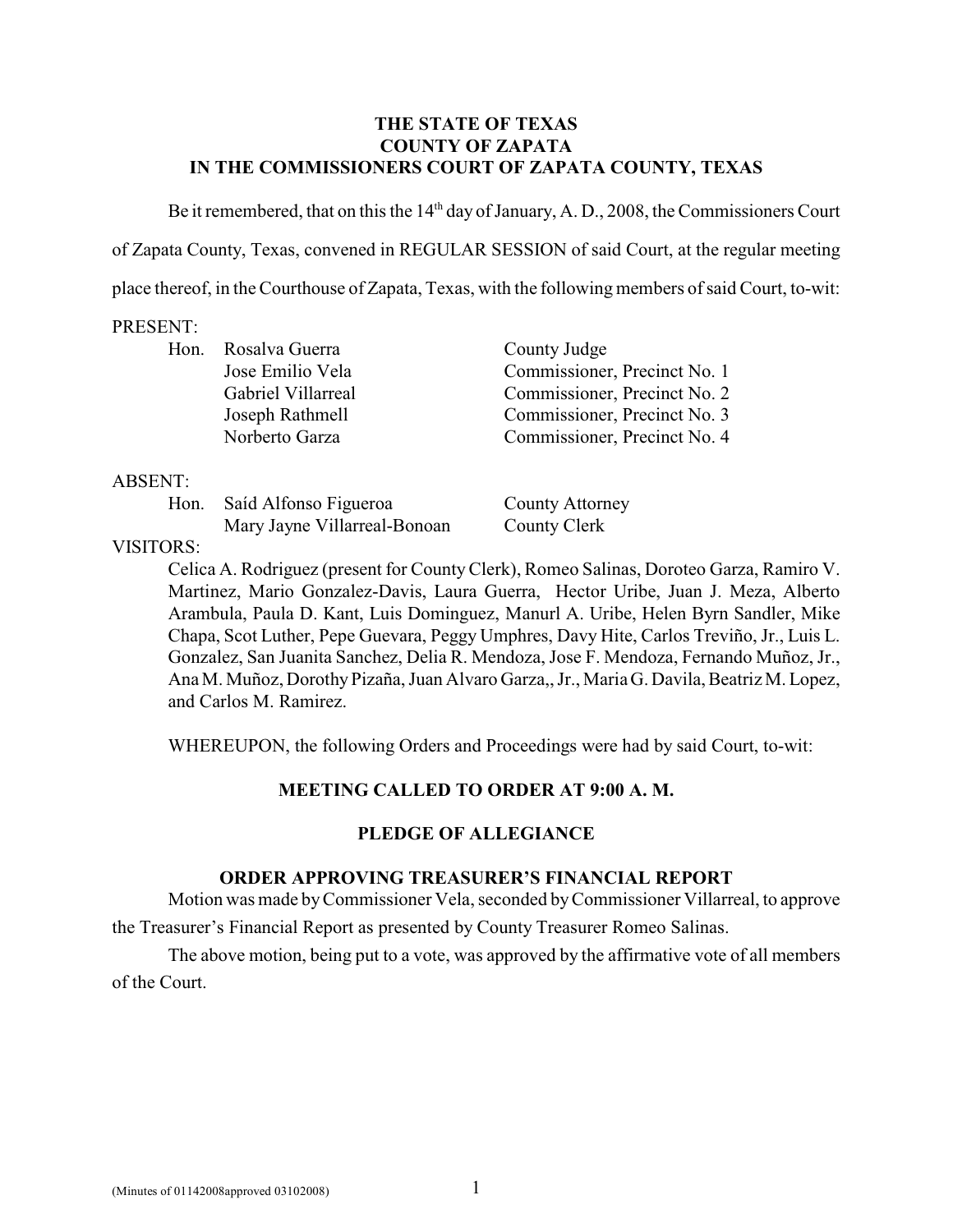#### **APPROVAL OF MINUTES OF PREVIOUS MEETING OF NOVEMBER 13, 2007**

Motion was made by Commissioner Vela, seconded by Commissioner Garza, to approve the

Minutes of November 13, 2007, as presented by Mary Jayne Villarreal-Bonoan, County Clerk.

The above motion, being put to a vote, was approved by the affirmative vote of all members of the Court.

#### **COMMUNICATIONS**

Judge Guerra congratulated the Chamber of Commerce for the bass tournament. Romeo Salinas presented a three and a half minute video of the FLW Pro Bass Tournament in Falcon Lake. Mr. Salinas was informed that there were over 350 thousand hits on the first day. Peggy Umphres thanked Commissioners' Court for their support. Bass Masters will be coming back in April.

#### **ORDER APPROVING APPOINTMENT OF VETERAN SERVICE OFFICER**

Motion was made by Commissioner Villarreal, seconded byCommissioner Vela, to appoint Manuel Uribe as Veteran Service Officer as requested by Commissioner Gabriel Villarreal, Pct. 2.

The above motion, being put to a vote, was approved by the affirmative vote of all members of the Court.

## **ORDER APPROVING AND ACCEPTING INITIATION OF PROPOSAL FROM LUTHER PROPERTIES TO CONSTRUCT A DIALYSIS CENTER BUILDING TO BE OPERATED BY FRESENIUS MEDICAL CARE AND TO PROVIDE A ONE ACRE TRACT OF LAND FOR THIS PROJECT**

Motion was made by Commissioner Garza, seconded by Commissioner Rathmell, to approve initiation of proposal by Luther Properties, Houston, Texas to construct a dialysis center building to be operated by Fresenius Medical Care and to provide a one acre tract of land for this project. Final details to be reviewed by legal and fiscal officers of the County for final approval by the Commissioners' Court as requested by County Judge Rosalva Guerra and Commissioner Norberto Garza, Pct. 4.

The above motion, being put to a vote, was approved by the affirmative vote of all members of the Court.

#### **ORDER ACCEPTING RESIGNATION LETTER FOR HISTORICAL COMMISSION FROM GUADALUPE PACHECO**

Motion was made by Commissioner Vela, seconded by Commissioner Rathmell, to accept resignation letter for the County Historical Commission from Guadalupe Pacheco as requested by County Judge Rosalva Guerra.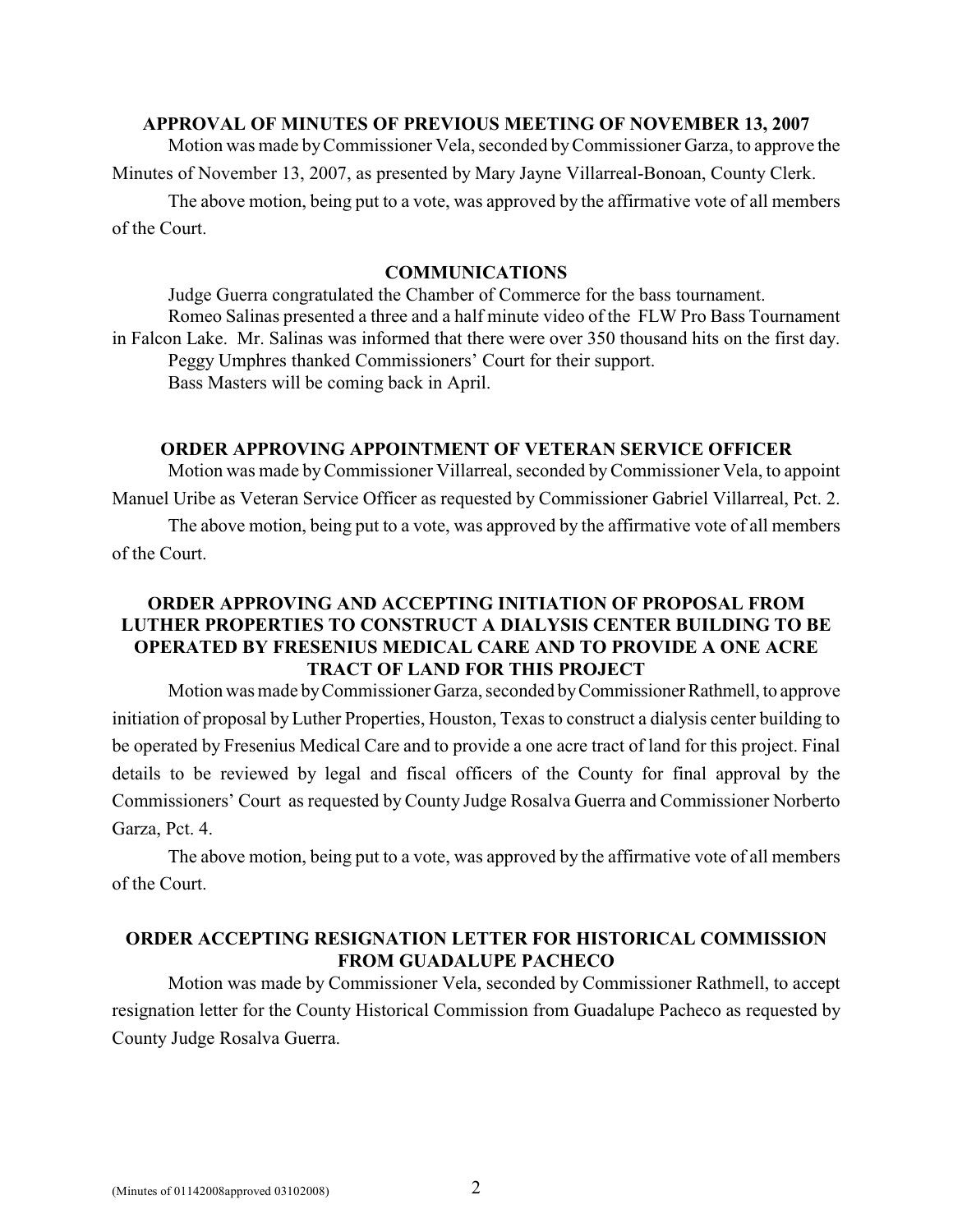The above motion, being put to a vote, was approved by the affirmative vote of all members of the Court.

## **ORDER TO TABLE REQUEST BY COUNTY JUDGE ROSALVA GUERRA AND COMMISSIONER JOSEPH RATHMELL, PCT. 3, TO APPOINT JUSTICE OF THE PEACE FOR PRECINCT THREE AS PER AUTOMATIC RESIGNATION OF JUAN A. GUEVARA, PURSUANT TO ARTICLE XVI, SECTION 65 OF THE TEXAS CONSTITUTION**

Motion was made by Commissioner Villarreal, seconded by Judge Guerra, to TABLE the request by County Judge Rosalva Guerra, and Commissioner Joseph Rathmell, Pct. 3, to appoint Justice of the Peace for Pct. 3, as per the automatic resignation of Juan A. Guevara, pursuant to Article XVI, Section 65, of the Texas Constitution.

The above motion, being put to a vote, was approved by the affirmative vote of all members of the Court.

## **ORDER APPROVING TO SELECT SALARY GRIEVANCE COMMITTEE FROM MEMBERS OF THE GRAND JURY**

Motion was made by Commissioner Rathmell, seconded by Commissioner Garza, to approve to select a Salary Grievance Committee from members of the Grand Jury as requested by County Judge Rosalva Guerra.

The above motion, being put to a vote, was approved by the affirmative vote of all members of the Court.

# **ORDER APPROVING MOTEL HOTEL MONEY FOR ZAPATA COUNTY FAIR ASSOCIATION ADVERTISEMENT (\$18,000)**

Motion was made by Commissioner Vela, seconded by Commissioner Garza, to approve Motel Hotel money for Zapata County Fair Association advertisement (\$18,000) as requested by Annabel Navarro, President of Zapata County Fair Association.

The above motion, being put to a vote, was approved by the affirmative vote of all members of the Court.

#### **PRESENTATION OF APPRECIATION PLAQUE TO MR. HUGO GARZA, ZAPATA COUNTY MAINTENANCE DEPARTMENT EMPLOYEE FOR 32 YEARS OF SERVICE**

Mr. Hugo Garza, Zapata County Maintenance Department Employee, was presented with an Appreciation Plaque for 32 years of service with Zapata County. Mr. Garza retired December 31, 2007.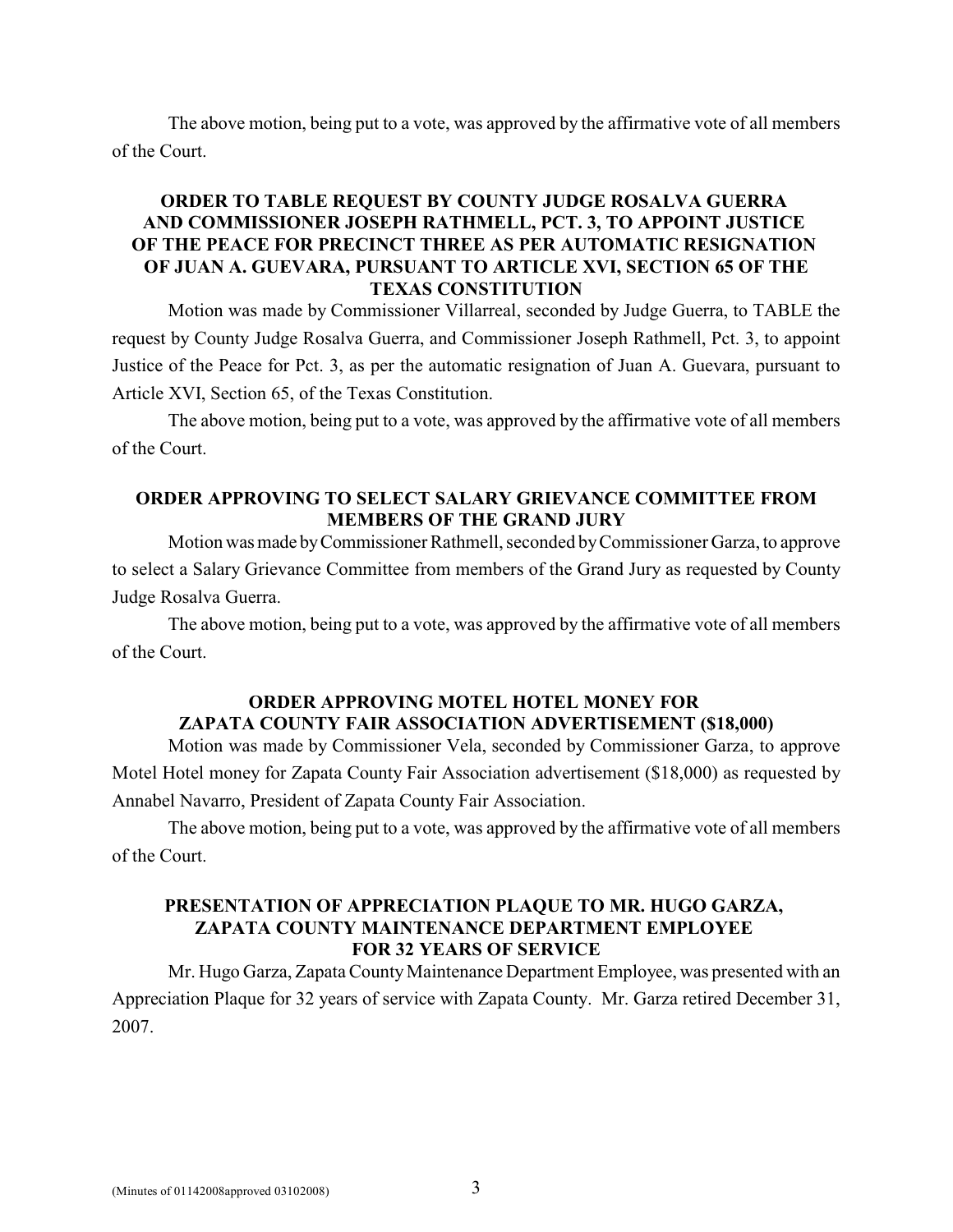## **ORDER APPROVING RESOLUTION PROHIBITING SURFACE MINING AND MINERAL EXTRACTION IN THE ROMEO T. FLORES PARK SITE**

Motion was made by Commissioner Rathmell, seconded by Commissioner Vela, to approve a resolution prohibiting surface mining and mineral extraction in the Romeo T. Flores Park site as requested by Carlos Colina Vargas.

The above motion, being put to a vote, was approved by the affirmative vote of all members of the Court.

## **ORDER APPROVING DEDICATION OF AREA DESIGNATED AS THE ROMEO T. FLORES PARK FOR RECREATION AND OPEN SPACE IN PERPETUITY**

Motion was made by Commissioner Rathmell, seconded by Commissioner Vela, to approve dedication of the area designated as the Romeo T. Flores park for recreation and open space in perpetuity as requested by Carlos Colina Vargas.

The above motion, being put to a vote, was approved by the affirmative vote of all members of the Court.

# **ORDER APPROVING EXPENDITURE OF \$15,000 FOR ACQUISITION OF ONE-ACRE TRACT DESIGNATED FOR NATURE PRESERVE WILDLIFE SANCTUARY TO BE PART OF THE ROMEO FLORES PARK PROJECT UNDER TEXAS PARKS AND WILDLIFE DEPARTMENT GRANT**

Motion was made by Commissioner Vela, seconded by Commissioner Rathmell, to approve the expenditure of \$15,000 for the acquisition of a one-acre tract designated for nature preserve wildlife sanctuary to be part of the Romeo Flores Park Project under the Texas Parks and Wildlife Department Grant as requested by Commissioner Jose Emilio Vela, Pct. 1 and Carlos Colina Vargas.

The above motion, being put to a vote, was approved by the affirmative vote of all members of the Court.

# **ORDER APPOINTING MARIO GONZALEZ-DAVIS TO BE THE CONTACT PERSON FOR THE ZAPATA COUNTY BOAT RAMP PROJECT 90921-28-006)**

Motion was made byCommissioner Rathmell, seconded byCommissioner Garza, to appoint Mario Gonzalez-Davis to be the contact person for the Zapata Boat Ramp project (0921-28-006) effective immediately as requested by County Judge Rosalva Guerra.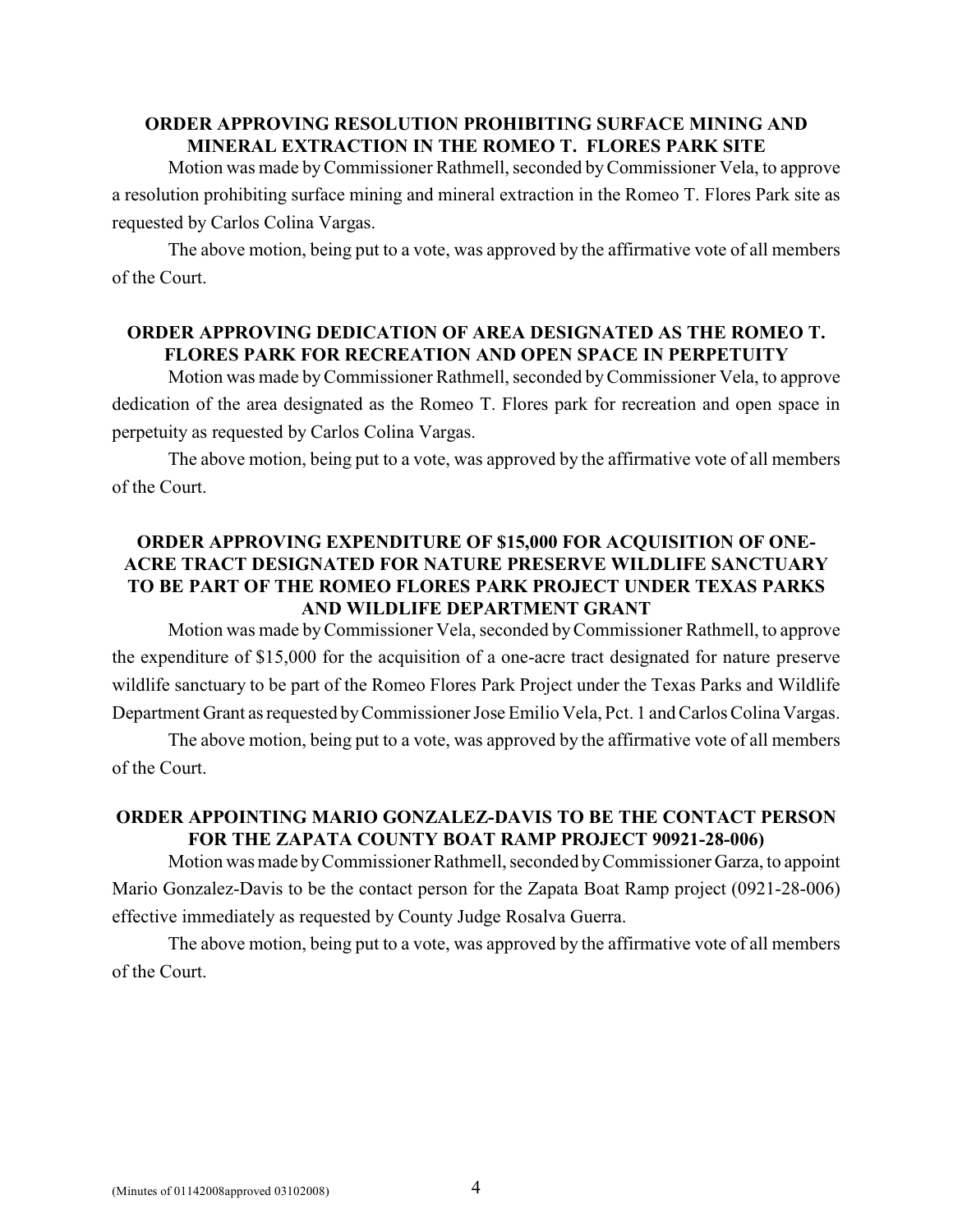# **ORDER APPROVING TO PURCHASE ELEVEN ACRES MORE OR LESS OUT OF SECTION 5, AREA A, PORCION 33 AND 34 FOR THE PURPOSE OF ZAPATA BOAT RAMP PROJECT AT APPRAISED VALUE**

Motion was made by Commissioner Garza, seconded by Commissioner Vela, to approve to purchase eleven (11) acres more or less out of Section 5, Area A, Porcion 33 and 34 for the purpose of the Zapata Boat Ramp project (0921-28-006) at appraised value (appraised by Mrs. Hilda Flores) as requested by County Judge Rosalva Guerra and Commissioner Joseph Rathmell, Pct. 3. The above motion, being put to a vote, was approved by the affirmative vote of all members of the Court.

## **ORDER TO TABLE REQUEST BY COUNTY JUDGE GUERRA TO FILL COUNTY HISTORICAL COMMISSION APPOINTMENT TO SERVE FOR UNEXPIRED TERM**

Motion was made by Commissioner Garza, seconded by Commissioner Rathmell, to TABLE the request by County Judge Rosalva Guerra, to fill County Historical Commission appointment to serve for the unexpired term in accordance to Local Government Code Chapter 318.

The above motion, being put to a vote, was approved by the affirmative vote of all members of the Court.

# **ORDER APPROVING PREPARATION OF STUDY BY PREMIER ENGINEERING FOR AN ALTERNATIVE TRUCK/HAZARDOUS MATERIAL ROUTE**

Motion was made by Commissioner Vela, seconded by Commissioner Rathmell, to approve to hire Premier Engineering to prepare a study for an alternative truck/hazardous material route, to come out of consultant line item, with option of getting figures, as requested by County Judge Rosalva Guerra.

The above motion, being put to a vote, was approved by the affirmative vote of all members of the Court.

#### **ORDER APPROVING AVIATION INVESTMENT AND MODERNIZATION ACT OF 2007**

Motion was made by Commissioner Vela, seconded by Commissioner Garza, to approve the Aviation Investment and Modernization Act of 2007, as requested by Mario Gonzalez-Davis.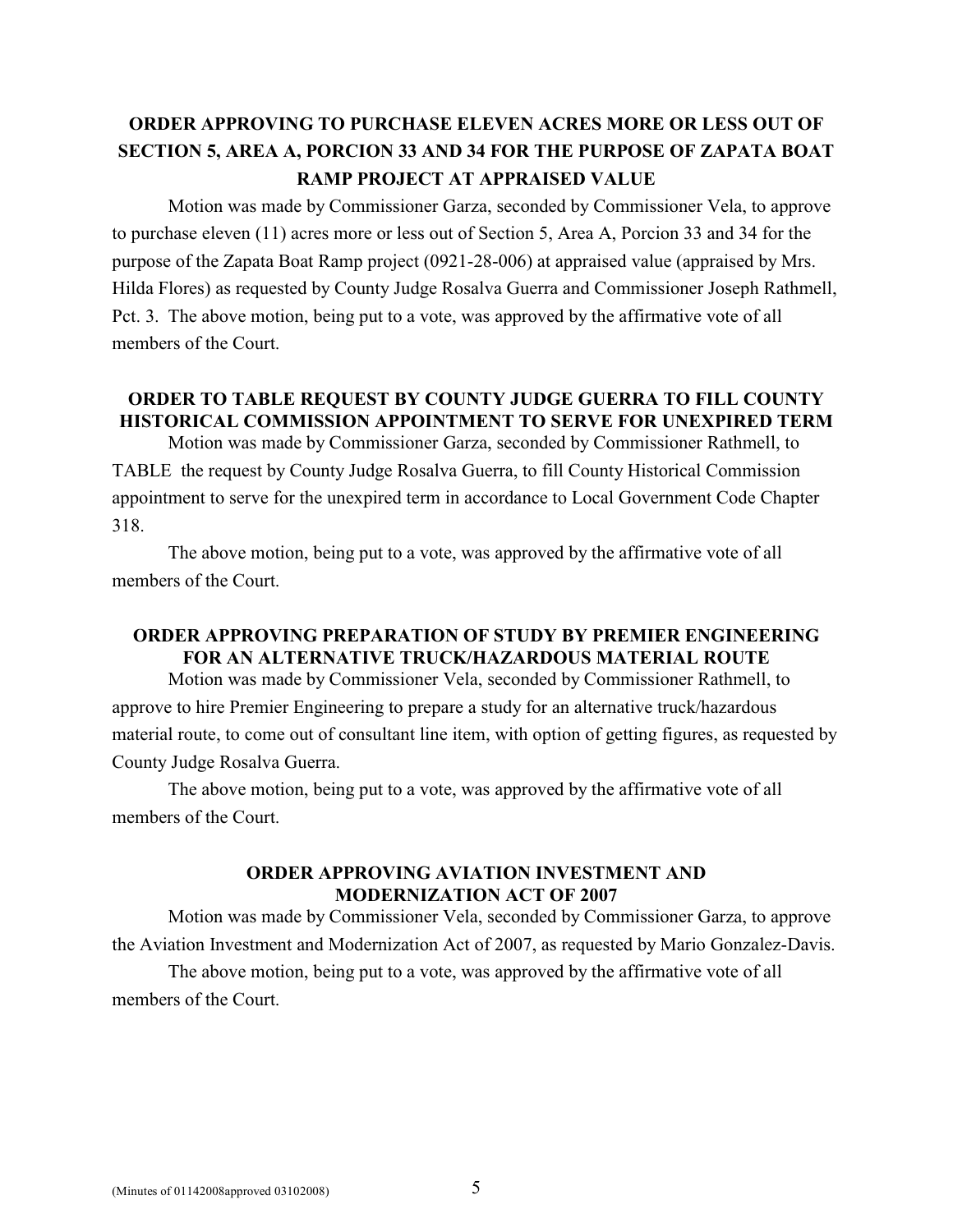## **ORDER APPROVING ZAPATA COUNTY PARTICIPATION WITH TXDOT AVIATION DIVISION-RAMP GRANT**

Motion was made by Commissioner Garza, seconded by Commissioner Vela, to approve Zapata County participation with the TXDOT Aviation Division - RAMP Grant up to \$50,000.00 on a 50/50 cost share, as requested by Mario Gonzalez-Davis.

The above motion, being put to a vote, was approved by the affirmative vote of all members of the Court.

## **ORDER DENYING REQUEST BY COMMISSIONER JOSE EMILIO VELA, PCT. 1, TO PROVIDE TRANSPORTATION VEHICLE FOR EIGHT COUNTY MAINTENANCE EMPLOYEES COMMUTING DAILY FROM FALCON, LOPEÑO AND CHIHUAHUA TO ZAPATA COUNTY MAINTENANCE DEPARTMENT**

Motion was made by Commissioner Garza, seconded by Commissioner Vela, to deny the request by Commissioner Jose Emilio Vela, Pct.1 to provide a transportation vehicle for (8) eight county maintenance employees commuting daily from Falcon, Lopeño, and Chihuahua to the Zapata County Maintenance Department.

The above motion, being put to a vote, was approved by the affirmative vote of all members of the Court.

# **ORDER APPROVING RFP'S TO AUGMENT EXISTING RECYCLING FACILITY AND INITIATE EFFORTS TO ACCEPT PLASTICS, PAPER AND OTHER RECYCLABLES BESIDES CARDBOARD**

Motion was made by Commissioner Garza, seconded by Commissioner Vela, to approve and accept RFP's to augment the existing recycling facility and initiate efforts to accept plastics, paper and other recyclables besides cardboard as requested by Commissioner Jose Emilio Vela, Pct. 1.

The above motion, being put to a vote, was approved by the affirmative vote of all members of the Court.

## **ORDER APPROVING FILLING OF OPEN POSITION UNDER ZAPATA COUNTY MAINTENANCE DEPARTMENT**

Motion was made by Commissioner Garza, seconded by Commissioner Vela, to approve filling open position under the Zapata County Maintenance Department (heavy truck operator) with Mr. Marcial Cadena CDL driver applicant, at the rate of \$8.25 per hour effective January 21, 2008 as requested by Commissioner Jose Emilio Vela, Pct. 1.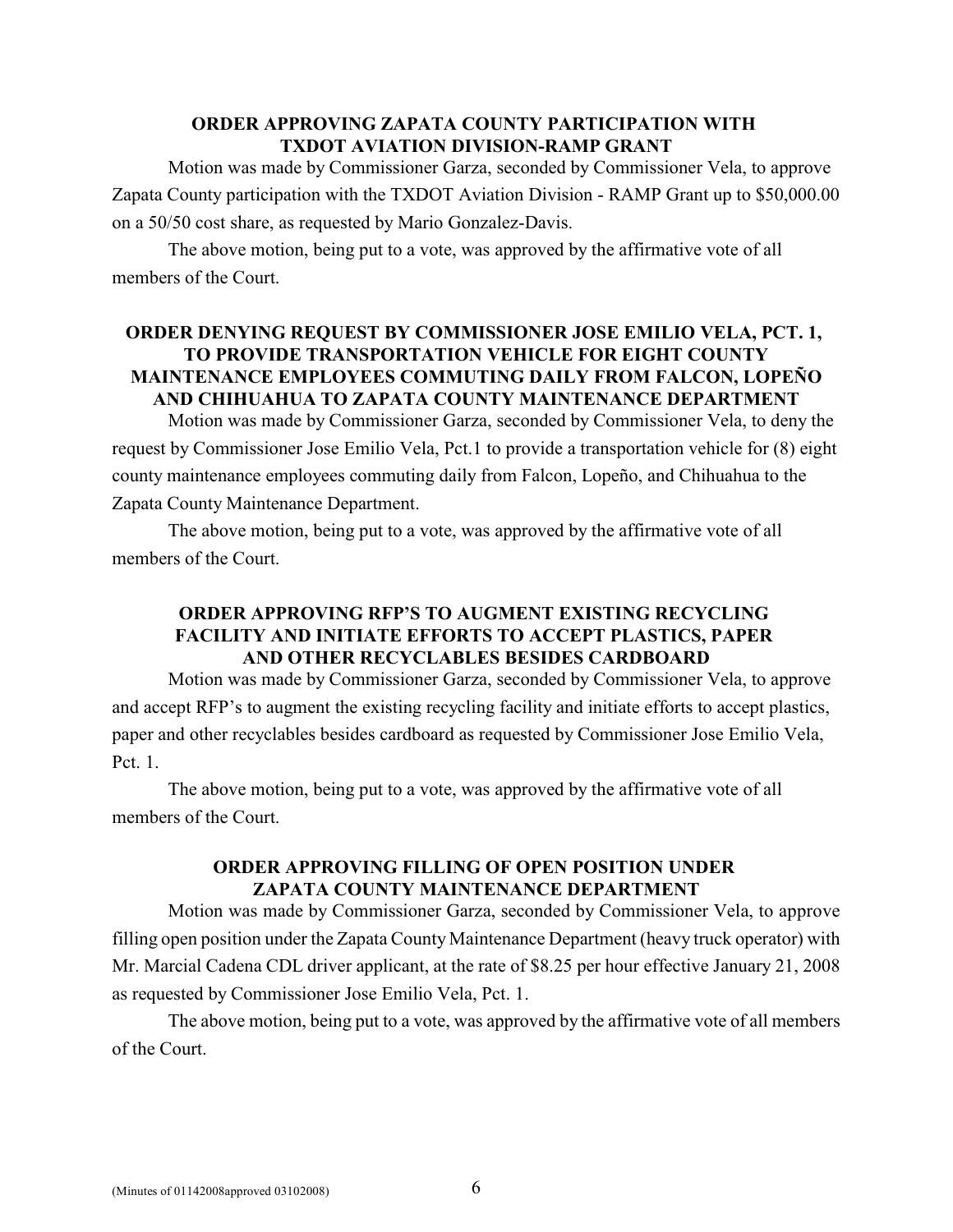#### **ORDER APPROVING SECURITY LIGHT ON CORNER OF 1404 ALAMO STREET**

Motion was made by Commissioner Vela, seconded by Commissioner Garza, to approve a security light on the corner of 1404 Alamo Street (Pole exists on corner) as requested by Commissioner Norberto Garza, Pct. 4.

The above motion, being put to a vote, was approved by the affirmative vote of all members of the Court.

## **ORDER APPROVING RESOLUTION IN SUPPORT OF SOUTH TEXAS DEVELOPMENT COUNCIL APPLICATION TO ADMINISTER COMMUNITY SERVICES BLOCK GRANT, WEATHERIZATION ASSISTANCE PROGRAM AND COMPREHENSIVE ENERGY ASSISTANCE PROGRAM IN JIM HOGG, STARR AND ZAPATA COUNTIES**

Motion was made by Commissioner Rathmell, seconded by Commissioner Garza, to approve a resolution in support of the South Texas Development Council application to administer the Community Services Block Grant, the Weatherization Assistance Program in Jim Hogg, Starr and Zapata Counties as requested by County Judge Rosalva Guerra.

The above motion, being put to a vote, was approved by the affirmative vote of all members of the Court.

#### **ORDER APPROVING RE-PLAT OF OAKS AT FALCON ESTATES AS PRESENTED**

Motion was made by Commissioner Rathmell, seconded by Commissioner Vela, to approve re-plat of Oaks at Falcon Estates as presented as requested by Manuel Gonzalez, Jr., P.E.

The above motion, being put to a vote, was approved by the affirmative vote of all members of the Court.

### **ORDER APPROVING REMOVAL OF RESTRICTIONS FROM ALL CALICHE ACCOUNTS TO ALLOW FOR PURCHASE OF SUPPLIES AND EQUIPMENT FOR ROAD MAINTENANCE AND REPAIR**

Motion was made by Commissioner Garza, seconded by Commissioner Vela, to approve the removal of the restriction from all caliche accounts to allow for the purchase of supplies and equipment for road maintenance and repair as follows: 15-621-590 Caliche Pct. 1, \$75,000.00; 15- 621-593 Caliche Pct. 2, \$100,000.00; 15-621-594 Caliche Pct. 3, \$50,000.00; 15-621-594 Caliche Pct 4, \$75,000.00 as requested by Commissioner Norberto Garza, Pct. 4.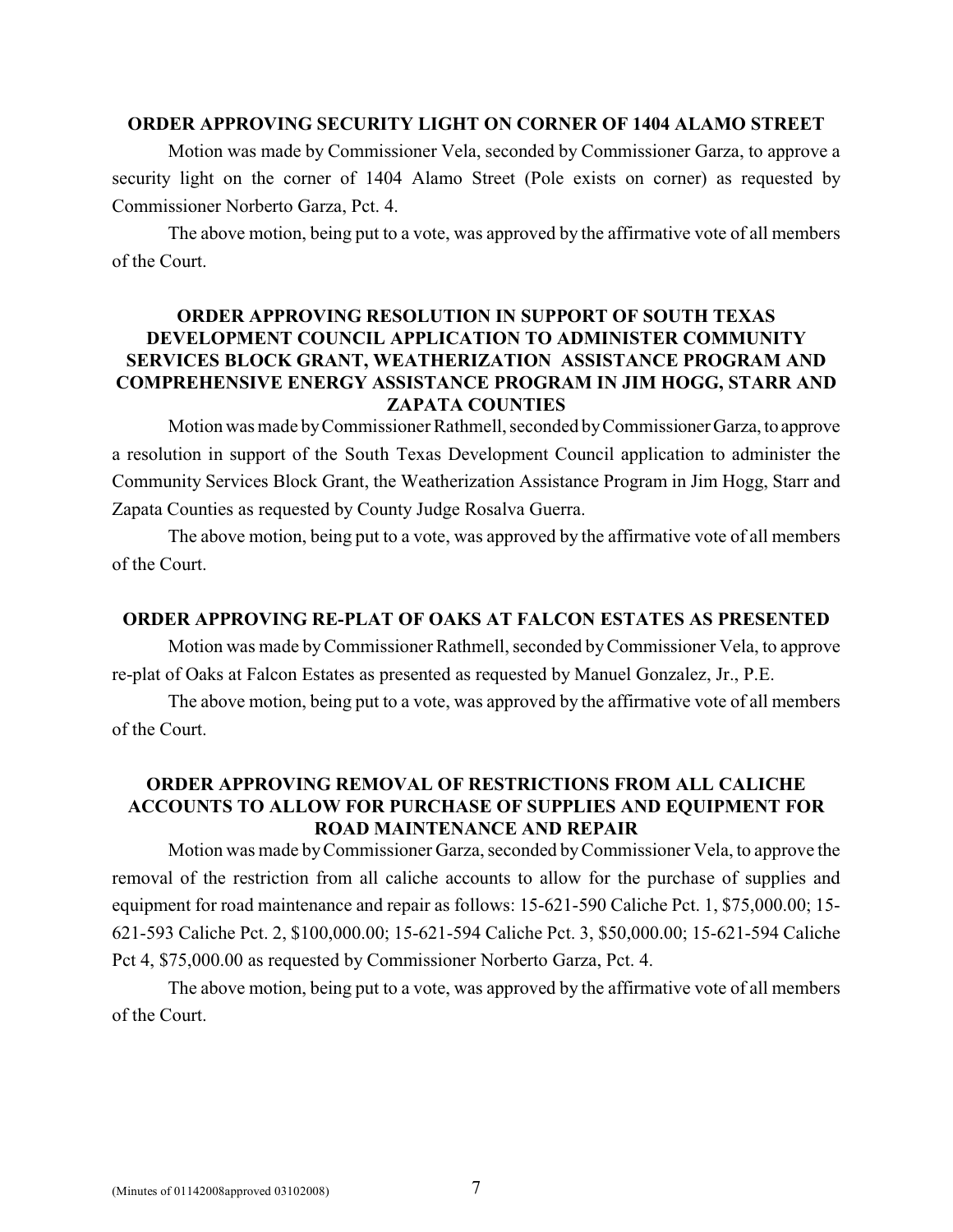#### **ORDER APPROVING PURCHASE OF A 672 D JOHN DEERE MOTOR GRADER FOR PCT. 4**

Motion was made by Commissioner Vela, seconded by Commissioner Rathmell, to approve the purchase of a 672 John Deere Motor Grader for Pct. 4 from line item 15-621-595 Caliche Pct. 4, purchase price not to exceed \$75,000.00 as requested by Commissioner Norberto Garza, Pct. 4.

The above motion, being put to a vote, was approved by the affirmative vote of all members of the Court.

## **NO ACTION ON THE REQUEST BY CARLOS TREVIÑO, JR. TO APPROVE HOLD ON PAVING CONTRACTORS FROM PROCEEDING ON STREETS THAT HAVE NOT HAD WATER AND SEWER INFRASTRUCTURE UPGRADE**

No action was taken on the request by Carlos Treviño, Jr., Water/Sewer Director to approve a hold on Paving Contractors from proceeding on streets that have not had water and sewer infrastructure upgrade, and to impose county repair costs on contractor line breaks due to irresponsible coordination of projects.

Judge Guerra recommended that contractor and waterworks get together and work it out.

# **ORDER APPROVING CHARGING TO ROYALTY FUND OR OTHER MEANS, WATER AND SEWER MATERIALS TO UPGRADE INFRASTRUCTURE RELATED TO STREET PAVING PROJECTS FOR ALL PRECINCTS**

Motion was made by Commissioner Vela, seconded by Commissioner Garza, to approve charging to royalty fund or other means, water and sewer materials to upgrade infrastructure related to street paving projects for all precincts. Items to include: paving, valves, meters and appurtenances, and other occasional private contractor to assist with labor as requested by Carlos Treviño, Jr., Water/Sewer Director. (Commissioner Vela will send his crew to help remove fire hydrants that are not connected.)

The above motion, being put to a vote, was approved by the affirmative vote of all members of the Court.

# **ORDER APPROVING HIRING OF ROSALINDA GUZMAN TO POSITION OF ACCOUNTS RECEIVABLE FOR WATER PLANT ADMINISTRATIVE OFFICE**

Motion was made by Commissioner Rathmell, seconded by Commissioner Villarreal, to approve hiring of Rosalinda Guzman to the position of Accounts Receivable, Slot #6, at \$9.34 per hour for Water Plant Administration Offices as requested by Carlos Treviño, Jr., Water/Sewer Director.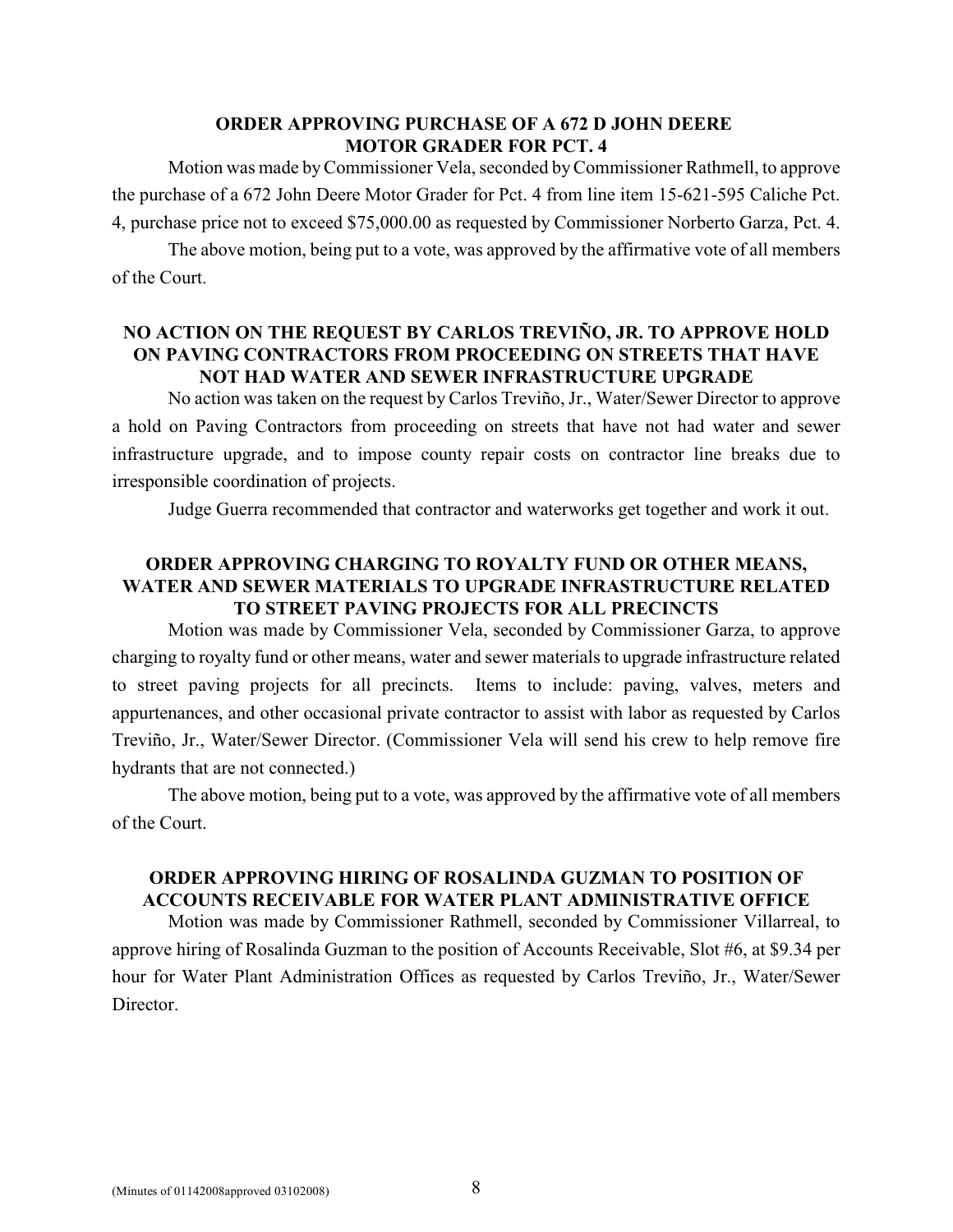The above motion being put to a vote, was approved by the affirmative vote of Commissioner Rathmell, Villarreal and Vela. Commissioner Garza and Judge Guerra voted against. Motion to authorize carried.

#### **ORDER APPROVING APPOINTMENT OF MEMBER TO PLANNING AND ZONING COMMISSION BOARD**

Motion was made by Commissioner Rathmell, seconded by Commissioner Garza, to approve appointment of Eduardo Martinez as Member to the Planning and Zoning Commissioner Board as requested by Commissioner Joseph Rathmell, Pct. 3.

The above motion, being put to a vote, was approved by the affirmative vote of all members of the Court.

#### **ORDER APPROVING NOTIFICATION OF NO INVESTMENT CHANGES TO UPDATED INVESTMENT POLICY FOR FY 2008**

Motion was made by Commissioner Vela, seconded by Commissioner Garza, to approve notification of no investment changes to updated Investment Policy for FY 2008 as requested by Romeo Salinas, County Treasurer/Certified Investment Officer.

The above motion, being put to a vote, was approved by the affirmative vote of all members of the Court.

#### **ORDER APPROVING UPDATED INVESTMENT POLICY FOR FY 2008**

Motion was made by Commissioner Garza, seconded by Commissioner Vela, to approve updated Investment Policy for FY 2008 as requested by Romeo Salinas, County Treasurer/Certified Investment Officer.

The above motion, being put to a vote, was approved by the affirmative vote of all members of the Court.

## **ORDER APPROVING AWARD OF CONTRACT ON FALCON LAKE ESTATES WEST PHASE II - COLONIA PROJECT CONTRACT**

Motion was made by Commissioner Rathmell, seconded by Commissioner Vela, to approve award of contract on Falcon Lake Estates West Phase II - Colonia Project Contract No. 727-115 to SER Construction Partners as requested by Mario Gonzalez-Davis.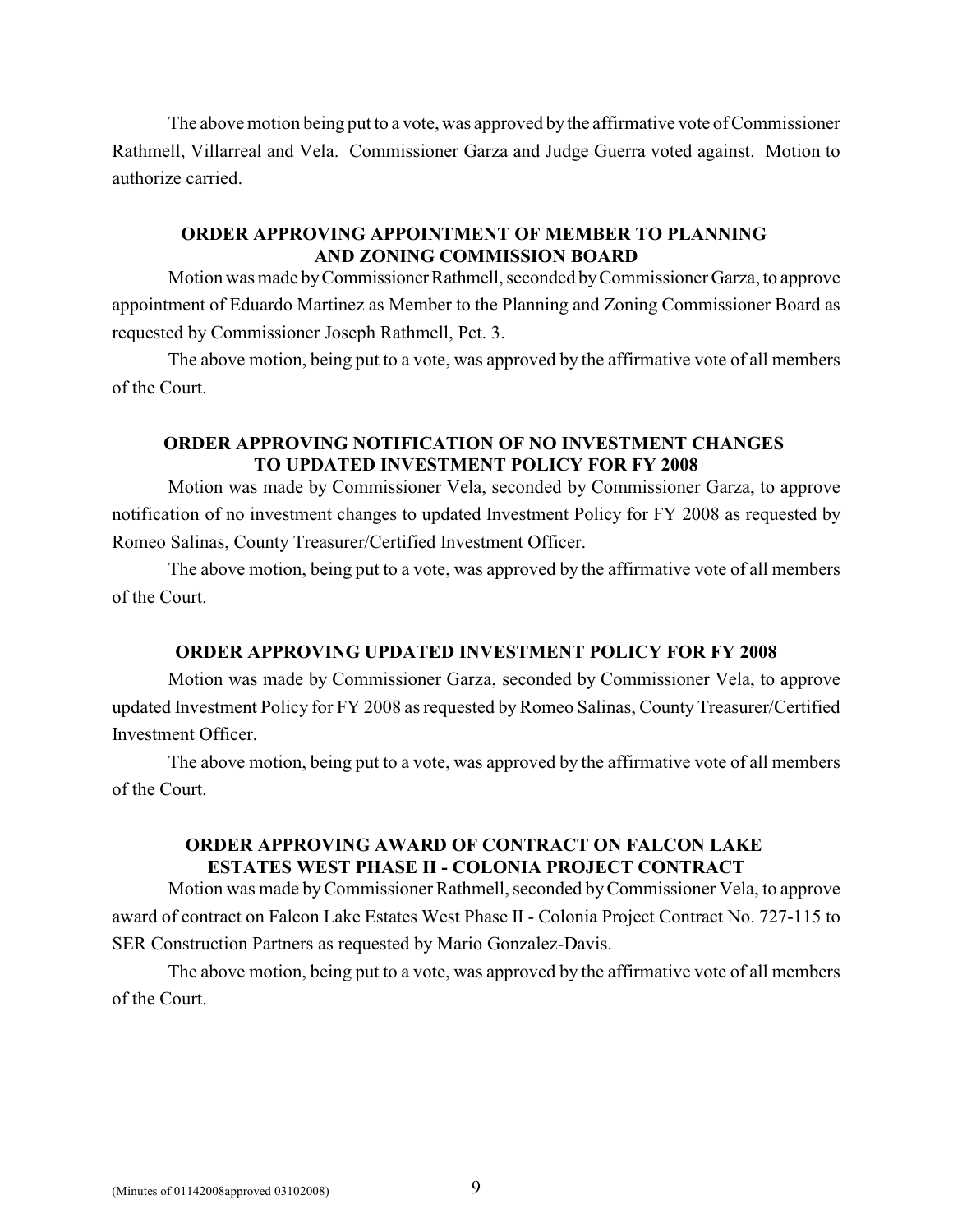# **ORDER TO TABLE REQUEST BY HECTOR URIBE TO CONSIDER AND TAKE APPROPRIATE ACTION ON RESOLUTION FOR COUNTY TO ADOPT 2003 INTERNATIONAL BUILDING CODE**

Motion was made by Commissioner Garza, seconded by Commissioner Rathmell, to TABLE the request by Hector Uribe, to consider and take appropriate action on Resolution for County to adopt the 2003 International Building Code, published by the International Code.

The above motion, being put to a vote, was approved by the affirmative vote of all members of the Court.

## **ORDER TO TABLE REQUEST BY HECTOR URIBE TO CONSIDER AND TAKE APPROPRIATE ACTION ON RESOLUTION FOR COUNTY TO ADOPT UNIFORM CODE FOR ABATEMENT OF DANGEROUS BUILDINGS**

Motion was made by Commissioner Garza, seconded by Commissioner Rathmell, to TABLE the request by Hector Uribe, to consider and take appropriate action on Resolution for County to adopt the Uniform Code for the Abatement of Dangerous Buildings, 1994 Edition, published by the International Conference of Building Officials.

The above motion, being put to a vote, was approved by the affirmative vote of all members of the Court.

## **ORDER TO TABLE REQUEST BY HECTOR URIBE TO CONSIDER AND TAKE APPROPRIATE ACTION ON RESOLUTION FOR COUNTY TO ADOPT NATIONAL ELECTRICAL CODE**

Motion was made by Commissioner Garza, seconded by Commissioner Rathmell, to TABLE the request by Hector Uribe, to consider and take appropriate action on Resolution for County to adopt the National Electrical Code, 2005 Edition, published by the National Fire Protection Association.

The above motion, being put to a vote, was approved by the affirmative vote of all members of the Court.

# **ORDER TO TABLE REQUEST BY HECTOR URIBE TO CONSIDER AND TAKE APPROPRIATE ACTION ON RESOLUTION FOR COUNTY TO ADOPT INTERNATIONAL ENERGY CONSERVATION CODE**

Motion was made by Commissioner Garza, seconded by Commissioner Rathmell, to TABLE the request by Hector Uribe, to consider and take appropriate action on Resolution for County to adopt the International Energy Conservation Code, 2000 Edition, published by the International Code Council, Inc.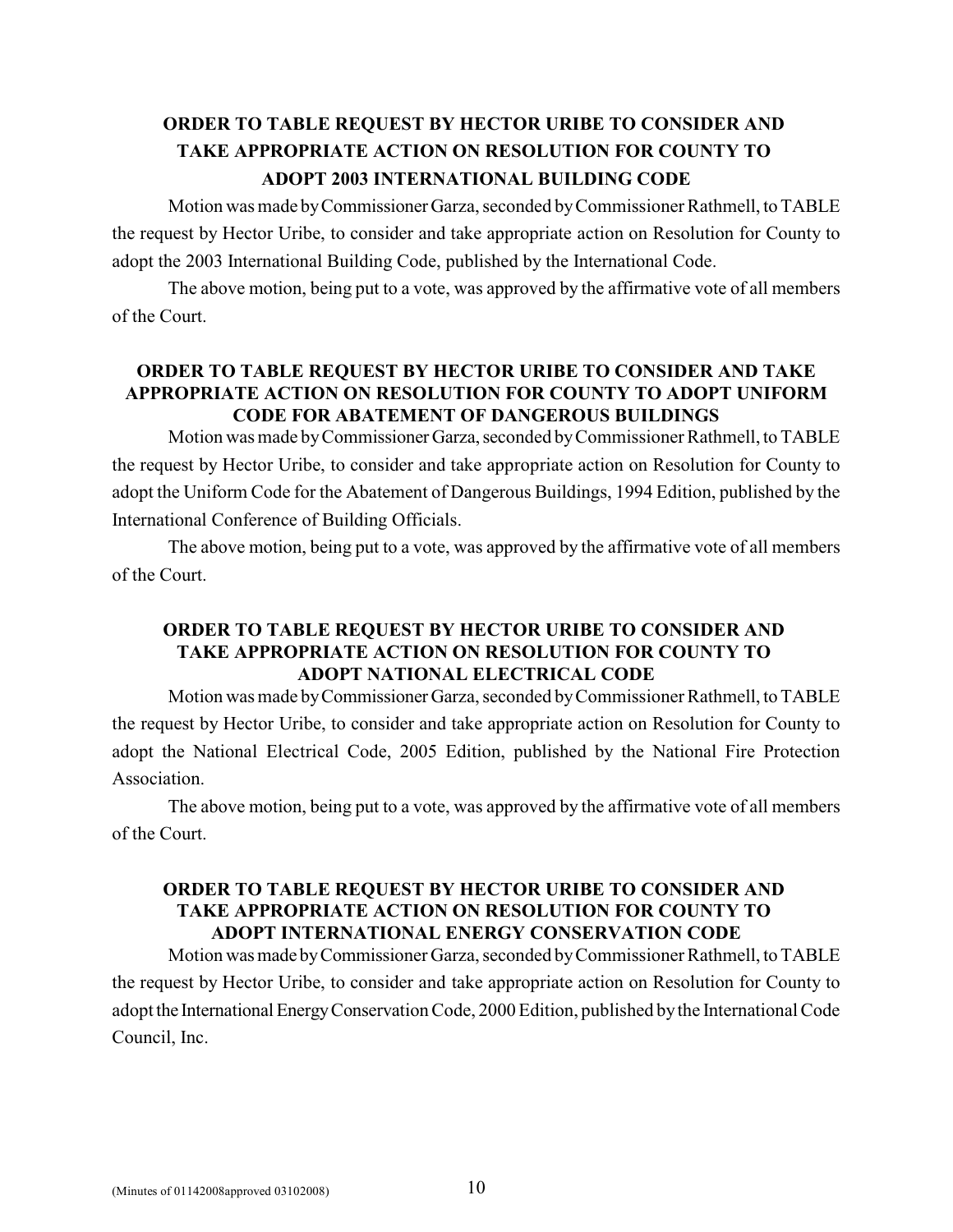The above motion, being put to a vote, was approved by the affirmative vote of all members of the Court.

# **ORDER TO TABLE REQUEST BY HECTOR URIBE TO CONSIDER AND TAKE APPROPRIATE ACTION ON RESOLUTION FOR COUNTY TO ADOPT 2003 EDITION OF INTERNATIONAL FIRE CODE**

Motion was made by Commissioner Garza, seconded by Commissioner Rathmell, to TABLE the request by Hector Uribe, to consider and take appropriate action on Resolution for County to adopt the 2003 Edition of the International Fire Code.

The above motion, being put to a vote, was approved by the affirmative vote of all members of the Court.

#### **ORDER TO TABLE REQUEST BY HECTOR URIBE TO CONSIDER AND TAKE APPROPRIATE ACTION ON RESOLUTION FOR COUNTY TO ADOPT UNIFORM HOUSING CODE**

Motion was made by Commissioner Garza, seconded by Commissioner Rathmell, to TABLE the request by Hector Uribe, to consider and take appropriate action on Resolution for County to adopt the Uniform Housing Code, 1994 Edition, published by the International Conference of Building Officials.

The above motion, being put to a vote, was approved by the affirmative vote of all members of the Court.

#### **ORDER TO TABLE REQUEST BY HECTOR URIBE TO CONSIDER AND TAKE APPROPRIATE ACTION ON RESOLUTION FOR COUNTY TO ADOPT UNIFORM MECHANICAL CODE**

Motion was made by Commissioner Garza, seconded by Commissioner Rathmell, to TABLE the request by Hector Uribe, to consider and take appropriate action on Resolution for County to adopt the Uniform Mechanical Code , 2003 Edition, published by the International Association of Plumbing and Mechanical Officials.

The above motion, being put to a vote, was approved by the affirmative vote of all members of the Court.

## **ORDER TO TABLE REQUEST BY HECTOR URIBE TO CONSIDER AND TAKE APPROPRIATE ACTION ON RESOLUTION FOR COUNTY TO ADOPT INTERNATIONAL RESIDENTIAL CODE FOR ONE AND TWO FAMILY DWELLINGS**

Motion was made by Commissioner Garza, seconded by Commissioner Rathmell, to TABLE the request by Hector Uribe, to consider and take appropriate action on Resolution for County to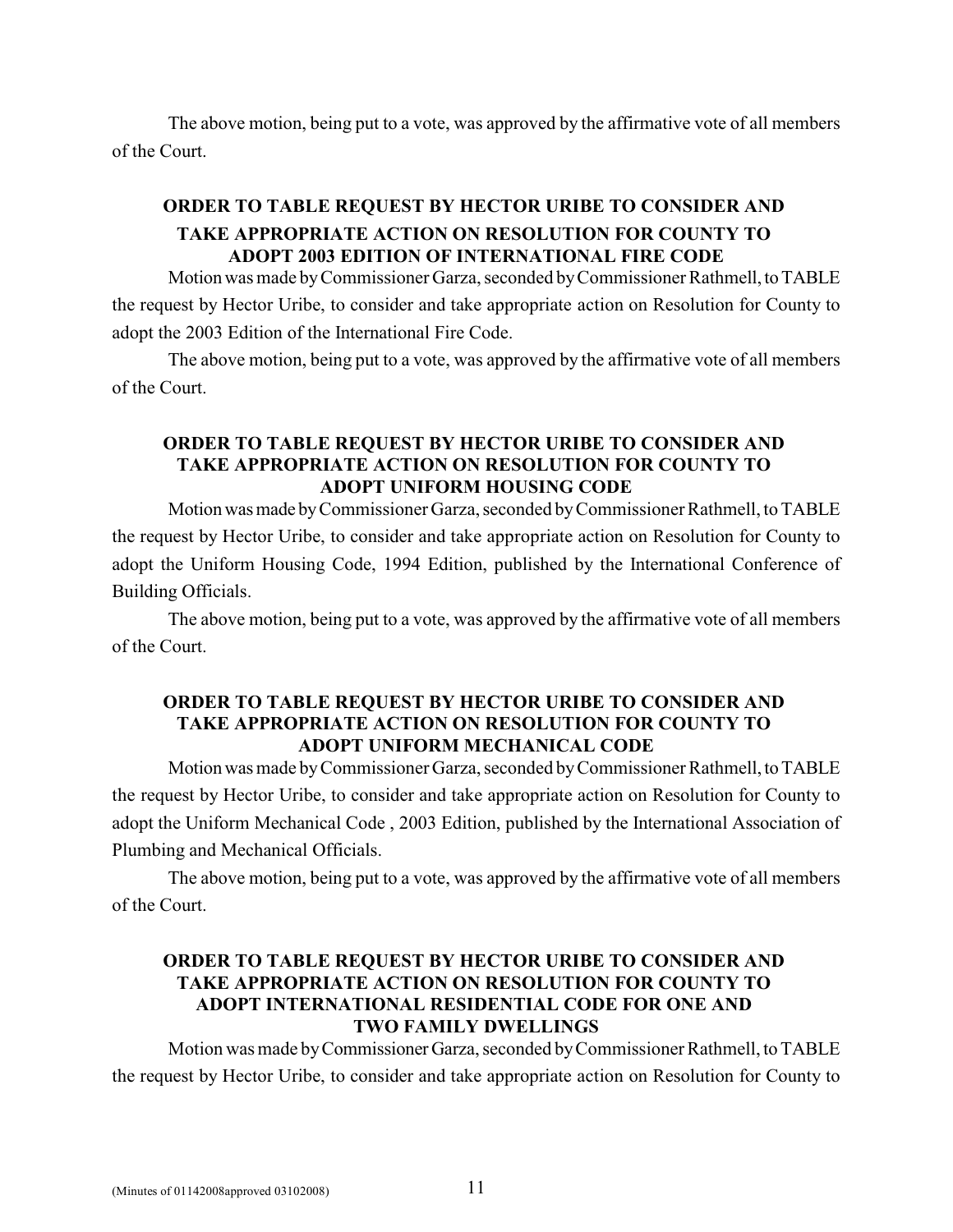adopt the International Residential Code for One and Two Family Dwellings, 2000 Edition, published by the International Code Council, Inc.

The above motion, being put to a vote, was approved by the affirmative vote of all members of the Court.

#### **ORDER TO TABLE REQUEST BY HECTOR URIBE TO CONSIDER AND TAKE APPROPRIATE ACTION ON RESOLUTION FOR COUNTY TO ADOPT UNIFORM SOLAR ENERGY CODE**

Motion was made by Commissioner Garza, seconded by Commissioner Rathmell, to TABLE the request by Hector Uribe, to consider and take appropriate action on Resolution for County to adopt the Uniform Solar Energy Code, 1998 Edition, with Appendix, published by the International Association of Plumbing and Mechanical Officials.

The above motion, being put to a vote, was approved by the affirmative vote of all members of the Court.

### **ORDER TO TABLE REQUEST BY HECTOR URIBE TO CONSIDER AND TAKE APPROPRIATE ACTION ON RESOLUTION FOR COUNTY TO ADOPT CERTAIN BUILDING PLAN AND PERMIT FEES FOR FALCON LAKE AREA**

Motion was made by Commissioner Garza, seconded by Commissioner Rathmell, to TABLE the request by Hector Uribe, to consider and take appropriate action on Resolution for County to adopt certain building plan and permit fees for the Falcon Lake Area.

The above motion, being put to a vote, was approved by the affirmative vote of all members of the Court.

#### **ORDER TO TABLE REQUEST BY HECTOR URIBE TO CONSIDER AND TAKE APPROPRIATE ACTION ON AN ORDINANCE FOR FALCON LAKE AREA OF COUNTY**

Motion was made by Commissioner Garza, seconded by Commissioner Rathmell, to TABLE the request by Hector Uribe, to consider and take appropriate action on an ordinance for the Falcon Lake Area of the County, establishing load limits on County streets; providing for a permit procedure for overweight trucks; providing for truck routes and for loading and unloading; establishing exceptions; providing enforcement procedures and definitions; and providing for a penalty.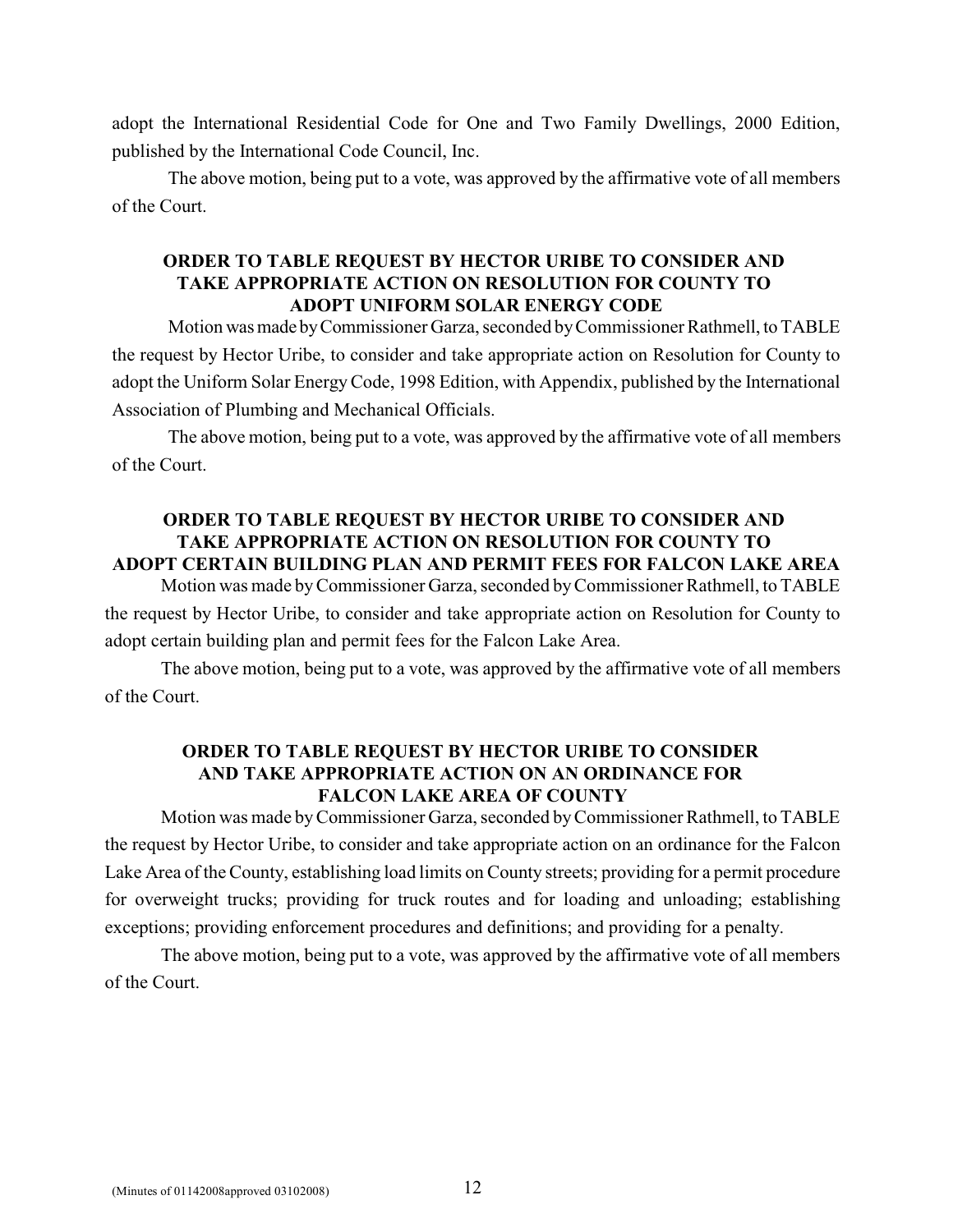#### **ORDER TO TABLE REQUEST BY HECTOR URIBE TO CONSIDER AND TAKE APPROPRIATE ACTION ON AN ORDINANCE CREATING LAND DEVELOPMENT AND ZONING REGULATIONS FOR FALCON LADE AREA**

Motion was made by Commissioner Garza, seconded by Commissioner Rathmell, to TABLE the request by Hector Uribe, to consider and take appropriate action on an ordinance creating land development and zoning regulations for the Falcon Lake Area; creating distinct zoning districts; establishing the Falcon Lake Planning Commission; a Board of Adjustments; a Historic Landmark Commission; and providing for enforcement and penalties for violation of any provision of said ordinance.

The above motion, being put to a vote, was approved by the affirmative vote of all members of the Court.

#### **ORDER APPROVING INVOICES**

Motion was made by Commissioner Vela, seconded by Commissioner Villarreal, to approve the invoices as presented by Romeo Salinas, County Treasurer.

The above motion, being put to a vote, was approved by the affirmative vote of all members of the Court.

#### **REPORTS/PUBLIC PARTICIPATION**

# **Zapata County Medical Group December 2007 monthly report as requested by Mike Chapa, Indigent Director**

Mr. Mike Chapa presented his written report for December 1 - December 31, 2007. He stated that they finally got the Medicaid numbers. Starting January The Group will start reimbursing the County \$139,281.66 every month until September which will give the County \$1.2 Million for 2009 to work with the Indigent Health Care. Patient volume continues to grow.

#### **Report from County Extension Agent Carlos Ramirez**

Mr. Carlos Treviño, County Extension Agent reported that the agency's name had been changed six years ago from Texas Agricultural Extension Service to Texas Cooperative Extension. The marketing department at Texas A&M did some studies and they are having problems with brand identity so the decision was made to change the name again to Texas AgriLife Extension Service.

This year they established the Zapata County Extension Leadership Advisory Board to help identify relevant issues in the County and guide them to find out what people at local level wanted for the agency to provide.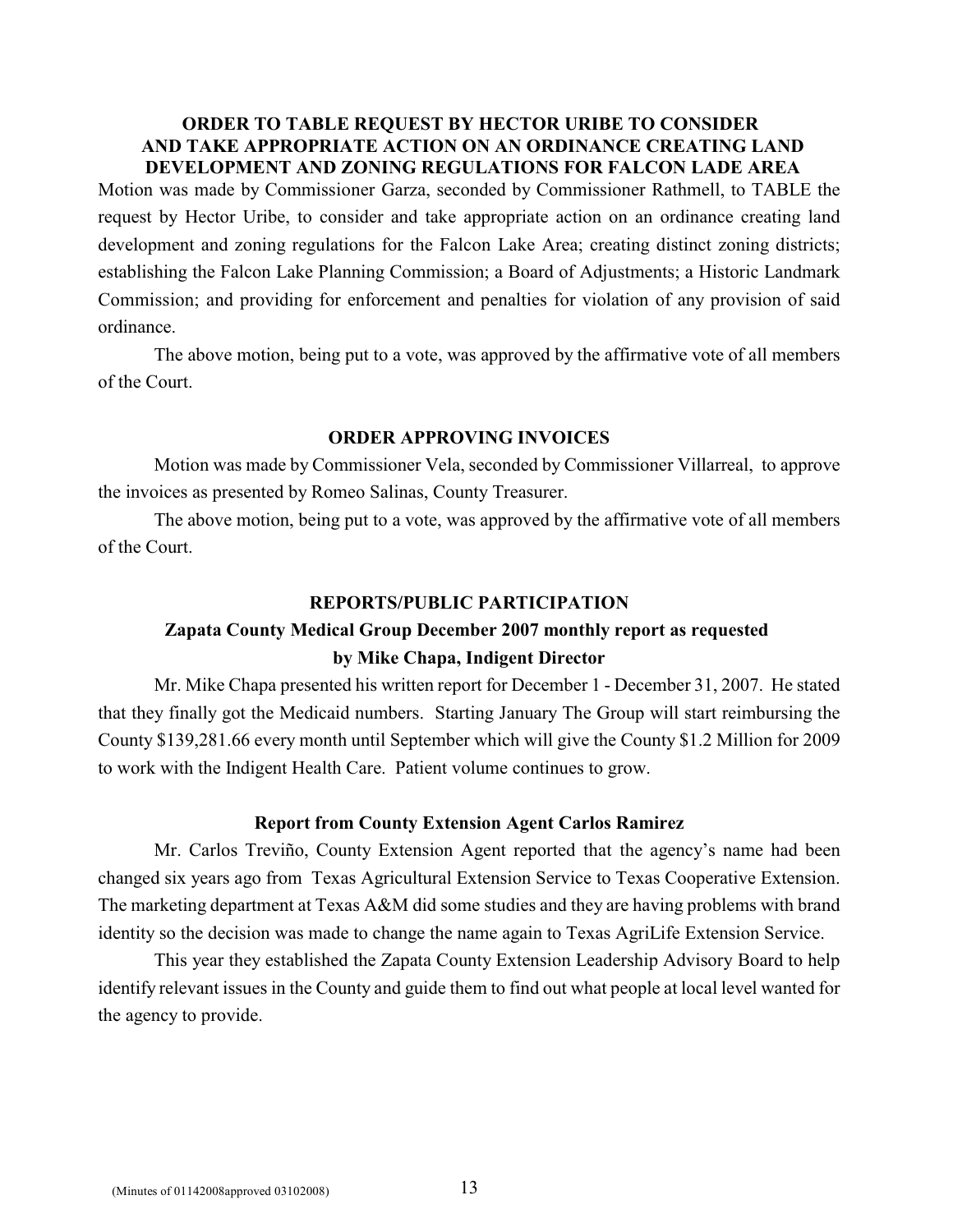The 4-H Club increased by 30 percent from last year. Mesquite 4-H, North 4-H and South 4-H have been opened. There will be a horse clinic sometime in June. Three 4-H members will participate in the San Antonio Live Stock Show.

#### **OTHER REPORTS**

Irma Espinoza addressed Commissioners Court regarding the late hours at the Zapata County Community Center. She stated that she had been before Commissioners' Court in April and had requested permission to leave the dance at 1:00 a.m. on a Friday and her request was denied. However, there were two dances in December and they were there until 1:00 a.m. on a Friday, one of the dances was a County dance and the other one was a quinceañera. Commissioners' Court will relate the message to Mr. Rolando Villarreal. She stated that if this continued she would request her money back.

Commissioner Vela stated that Mr. Aurelio Villarreal has donated some land and they would provide the Warranty Deed.

Mr. Vela also stated that he had a request from the South Elementary School regarding the traffic congestion in the areas of drop-off and pick-up of the children so they will be planning a new entrance. It will be done through Commissioner Vela's budget and will be reimbursed part of it. Mr. Gonzalez helped out with the design free of charge and came up with a plan.

#### **ORDER APPROVING LINE ITEM TRANSFERS**

Motion was made by Commissioner Vela, seconded by Commissioner Villarreal, to approve line item transfers from 10-598-205 \$389.84 to 10-598-427 \$389.84 and from 10-598-205 \$229.98 to 10-598-427 \$229.98 as requested by Hector Lopez, Jr., Recycling Supervisor.

The above motion, being put to a vote, was approved by the affirmative vote of all members of the Court.

#### **ADJOURN**

Motion to adjourn was made by Commissioner Vela, seconded by Commissioner Rathmell, and being put to a vote, was approved by the affirmative vote of all members of the Court.